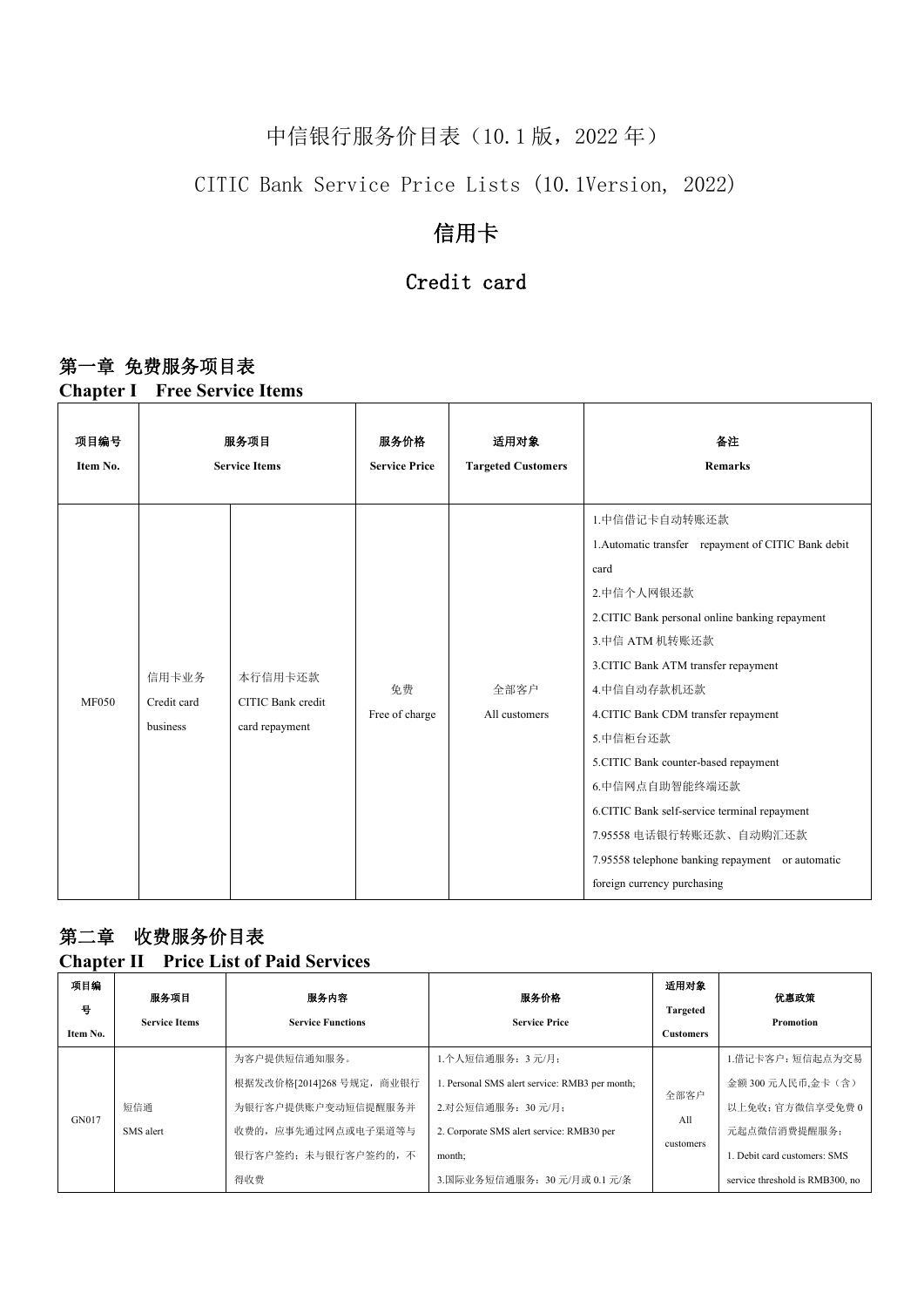|              |                      | Provide SMS alert service for customers.    | 3. International business SMS alert service:     |           | fee for gold card or above; The     |
|--------------|----------------------|---------------------------------------------|--------------------------------------------------|-----------|-------------------------------------|
|              |                      | According to F.G.J.G.[2014]No.268           | RMB30 per month or RMB0.1 per message            |           | customer following CITIC Bank       |
|              |                      | Document, the commercial bank should sign   |                                                  |           | in WeChat can enjoy WeChat          |
|              |                      | an agreement about account activity SMS     |                                                  |           | alert on consumption with no        |
|              |                      | alert service with the customer before      |                                                  |           | threshold amount required;          |
|              |                      | charging SMS alert service fee; no fee is   |                                                  |           | 2.信用卡客户: 免费。从信用卡                    |
|              |                      | allowed if no such agreement is signed with |                                                  |           | 申请到使用, 提供 24 小时手机                   |
|              |                      | the customer                                |                                                  |           | 短信服务, 内容包括信用卡审                      |
|              |                      |                                             |                                                  |           | 批通知、交易通知(境内交易                       |
|              |                      |                                             |                                                  |           | 满人民币 500 元 (含) 及以上)、                |
|              |                      |                                             |                                                  |           | 到账通知、账单通知、账户提                       |
|              |                      |                                             |                                                  |           | 示、资料更改通知、产品及服                       |
|              |                      |                                             |                                                  |           | 务信息等;官方微信享受免费0                      |
|              |                      |                                             |                                                  |           | 元起点微信消费提醒服务                         |
|              |                      |                                             |                                                  |           | 2. Credit card customers: no fee.   |
|              |                      |                                             |                                                  |           | Provide 24-hour mobile phone        |
|              |                      |                                             |                                                  |           | SMS service from the application    |
|              |                      |                                             |                                                  |           | for credit card to its application, |
|              |                      |                                             |                                                  |           | including credit card approval      |
|              |                      |                                             |                                                  |           | notice, transaction notice          |
|              |                      |                                             |                                                  |           | (RMB500 or more for domestic        |
|              |                      |                                             |                                                  |           | transaction), credit notice,        |
|              |                      |                                             |                                                  |           | statement notice, account           |
|              |                      |                                             |                                                  |           | reminder, materials change          |
|              |                      |                                             |                                                  |           | notice, product and service         |
|              |                      |                                             |                                                  |           | information, etc.; The customer     |
|              |                      |                                             |                                                  |           | following CITIC Bank in             |
|              |                      |                                             |                                                  |           | WeChat can enjoy WeChat alert       |
|              |                      |                                             |                                                  |           | on consumption with no              |
|              |                      |                                             |                                                  |           | threshold amount required           |
|              |                      | 为客户提供资产管理及资产证券化服务,                          |                                                  |           |                                     |
|              |                      | 可提供以下部分或全部内容: (一)为客                         |                                                  |           | 小微企业免收。小型微型企业                       |
|              |                      | 户提供各项资产管理顾问服务, 包括但不                         |                                                  |           | 划分按《关于印发中小企业划                       |
|              |                      | 限于各类资产管理产品交易结构设计、资                          |                                                  |           | 型标准规定的通知》(工信部                       |
|              | 资产管理及资产证券            | 产管理融资顾问服务、投资目标筛选及风                          |                                                  |           | 联企业[2011]300号)规定执行                  |
|              | 化(2022年8月1日          | 险分析服务, 以及各类资产证券化产品的                         |                                                  |           | Small and micro enterprises are     |
|              | 前有效)                 | 交易结构设计、日常后续管理和风险持续                          | 按照提供服务金额的 0.10%-3.00%; 或按协议价                     | 对公客户      | exempted. Division of small and     |
| <b>TH005</b> | Asset management and | 监控等服务; (二)接受客户委托, 代理                        | 格收取                                              | Corporate | micro enterprises shall conform     |
|              | asset securitization | 客户收取其资产项下债务人应支付的本                           | 0.10% - 3.00% of service amount; or agreed price | customers | to the Notice on Printing and       |
|              | (Valid before August | 金、利息、罚息等款项; 若资产融资人为                         |                                                  |           | Issuing the Regulations for the     |
|              | 1, 2022              | 我行客户, 提供对融资人经营情况、资产                         |                                                  |           | Division of Medium and Small        |
|              |                      | 运作情况的持续跟踪等服务; (三)为客                         |                                                  |           | Enterprises (G.X.B.L.Q.Y.           |
|              |                      | 户提供资产监管服务, 以及其他资产管理                         |                                                  |           | $[2011]$ No. 300)                   |
|              |                      | 和交易相关的服务                                    |                                                  |           |                                     |
|              |                      |                                             |                                                  |           |                                     |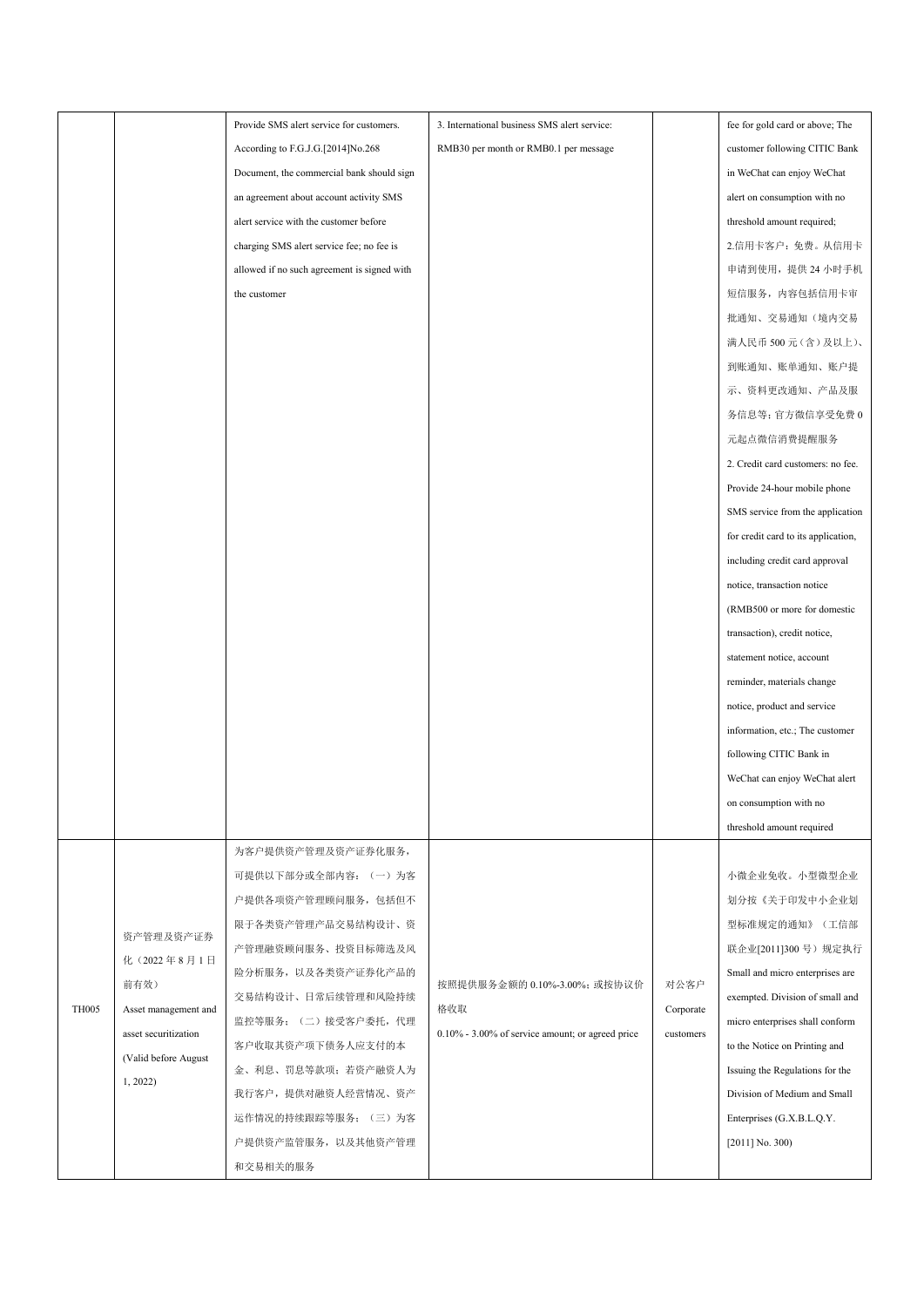|                                 | Provide asset management and asset                |                                   |           |                                 |
|---------------------------------|---------------------------------------------------|-----------------------------------|-----------|---------------------------------|
|                                 | securitization services, including part or all of |                                   |           |                                 |
|                                 | following items: (1) providing asset              |                                   |           |                                 |
|                                 | management advisory services, including but       |                                   |           |                                 |
|                                 | not limited to trading structure design of asset  |                                   |           |                                 |
|                                 | management products, asset management             |                                   |           |                                 |
|                                 | financing advisory service, screening of          |                                   |           |                                 |
|                                 | investment targets and risk analysis, trading     |                                   |           |                                 |
|                                 | structure design of various asset                 |                                   |           |                                 |
|                                 | securitization products, daily follow-up          |                                   |           |                                 |
|                                 | management and constant risk monitoring;          |                                   |           |                                 |
|                                 | (2) collecting principal, interest and penalty    |                                   |           |                                 |
|                                 | interest due to the debtor under the assets on    |                                   |           |                                 |
|                                 | behalf of the customer as entrusted by the        |                                   |           |                                 |
|                                 | customer; if the asset financier is a CITIC       |                                   |           |                                 |
|                                 | Bank customer, constantly tracking the            |                                   |           |                                 |
|                                 | business operation and asset operation of the     |                                   |           |                                 |
|                                 | financier; (3) providing services like asset      |                                   |           |                                 |
|                                 | supervision and other services relevant to the    |                                   |           |                                 |
|                                 | asset management and trading                      |                                   |           |                                 |
|                                 | 为客户提供资产管理及资产证券化服务,                                |                                   |           |                                 |
|                                 | 可提供以下部分或全部内容: (一) 为客                              |                                   |           |                                 |
|                                 | 户提供各项资产管理顾问服务, 包括但不                               |                                   |           |                                 |
|                                 | 限于各类资产管理产品交易结构设计、资                                |                                   |           |                                 |
|                                 | 产管理融资顾问服务、投资目标筛选及风                                |                                   |           |                                 |
|                                 | 险分析服务, 以及各类资产证券化产品的                               |                                   |           |                                 |
|                                 | 交易结构设计、日常后续管理和风险持续                                |                                   |           | 小微企业免收。小型微型企业                   |
|                                 | 监控等服务; (二)接受客户委托,代理                               |                                   |           | 划分按《关于印发中小企业划                   |
|                                 | 客户收取其资产项下债务人应支付的本                                 |                                   |           | 型标准规定的通知》(工信部                   |
| 资产管理及资产证券                       | 金、利息、罚息等款项; 若资产融资人为                               |                                   |           | 联企业[2011]300号)规定执行              |
| 化(2022年8月1日                     | 我行客户, 提供对融资人经营情况、资产                               |                                   |           | Small and micro enterprises are |
| 起有效)                            | 运作情况的持续跟踪等服务; (三) 为客                              | 按照提供服务金额的 0.01%-3.00%             | 对公客户      | exempted. Division of small and |
| Asset management and            | 户提供资产监管服务, 以及其他资产管理                               | $0.01\%$ -3.00% of service amount | Corporate | micro enterprises shall conform |
| asset securitization            | 和交易相关的服务                                          |                                   | customers | to the Notice on Printing and   |
| (Valid since August 1,<br>2022) | Provide asset management and asset                |                                   |           | Issuing the Regulations for the |
|                                 | securitization services, including part or all of |                                   |           | Division of Medium and Small    |
|                                 | following items: (1) providing asset              |                                   |           | Enterprises (G.X.B.L.Q.Y.       |
|                                 | management advisory services, including but       |                                   |           | $[2011]$ No. 300)               |
|                                 | not limited to trading structure design of asset  |                                   |           |                                 |
|                                 | management products, asset management             |                                   |           |                                 |
|                                 | financing advisory service, screening of          |                                   |           |                                 |
|                                 | investment targets and risk analysis, trading     |                                   |           |                                 |
|                                 | structure design of various asset                 |                                   |           |                                 |
|                                 | securitization products, daily follow-up          |                                   |           |                                 |
|                                 |                                                   |                                   |           |                                 |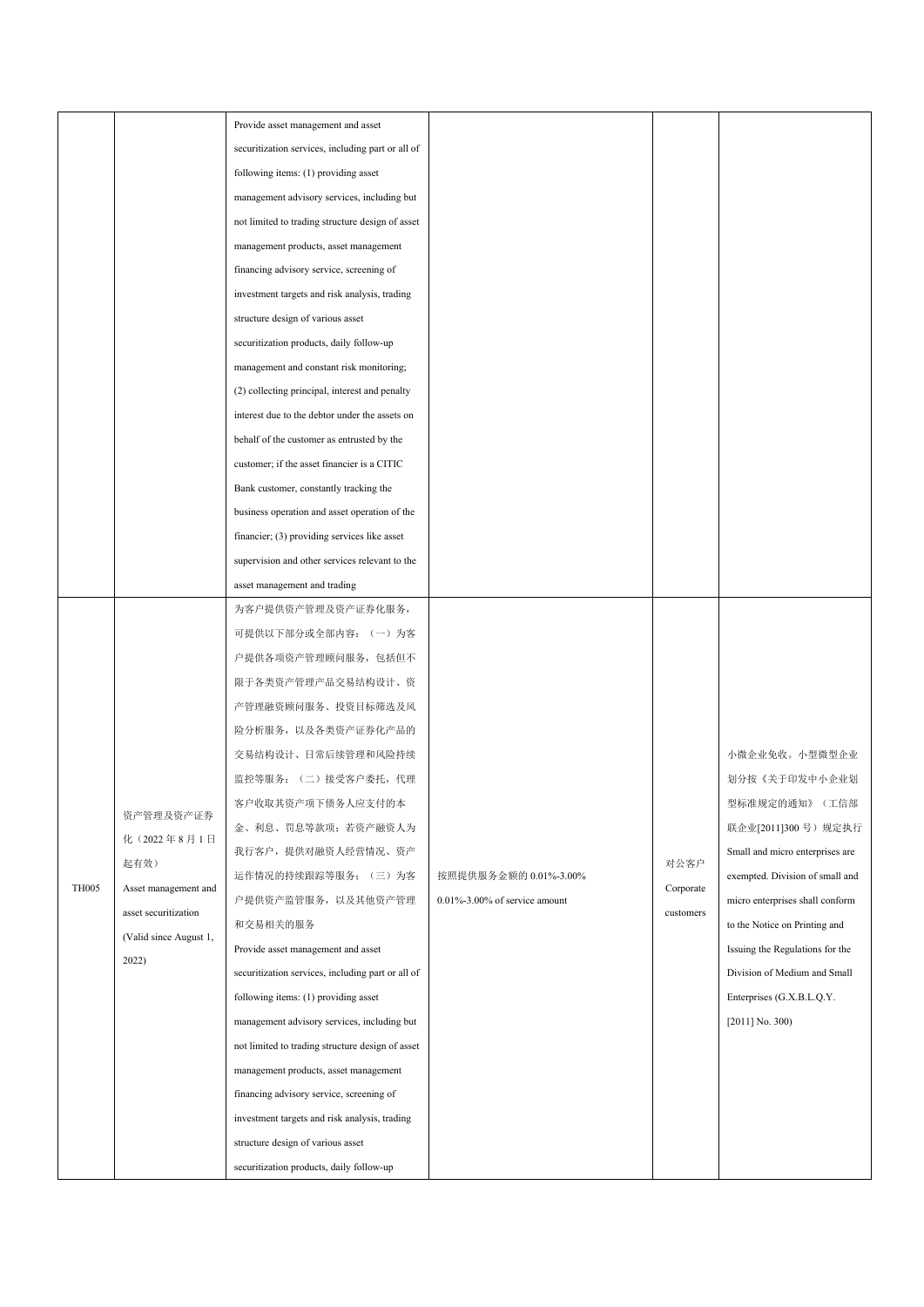|       |                        | management and constant risk monitoring;       |                                                      |           |  |
|-------|------------------------|------------------------------------------------|------------------------------------------------------|-----------|--|
|       |                        | (2) collecting principal, interest and penalty |                                                      |           |  |
|       |                        | interest due to the debtor under the assets on |                                                      |           |  |
|       |                        | behalf of the customer as entrusted by the     |                                                      |           |  |
|       |                        | customer; if the asset financier is a CITIC    |                                                      |           |  |
|       |                        | Bank customer, constantly tracking the         |                                                      |           |  |
|       |                        | business operation and asset operation of the  |                                                      |           |  |
|       |                        | financier; (3) providing services like asset   |                                                      |           |  |
|       |                        | supervision and other services relevant to the |                                                      |           |  |
|       |                        | asset management and trading                   |                                                      |           |  |
|       |                        | 为客户提供理财产品销售、投资管理及托                             |                                                      |           |  |
|       | 理财业务                   | 管服务                                            | 按协议定价,具体收费标准参见理财产品销售文                                | 全部客户      |  |
| LCO01 | Wealth management      | Provide wealth management product sales,       | 件                                                    | All       |  |
|       | business               | investment management and custody services     | Agreed price. Please refer to wealth management      | customers |  |
|       |                        | to customers                                   | product prospectus for specific charging standard    |           |  |
|       |                        |                                                | 1.申购费、认购费、赎回费: 按基金产品申购/                              |           |  |
|       |                        |                                                | 认购/赎回金额的 0-5%, 一次性收取;                                |           |  |
|       |                        |                                                |                                                      |           |  |
|       | 代理基金业务 (2022           |                                                | 1. Subscription fee, purchase fee, redemption fee: 0 |           |  |
|       | 年8月1日前有效)              | 为客户提供基金产品销售及相关服务                               | - 5% of subscription/purchase/redemption amount      | 对公客户      |  |
| WD010 | Agency fund service    | Provide sales of fund products and relevant    | of fund product, charged in a lump sum;              | Corporate |  |
|       | (Valid before August   | services                                       | 2.销售服务费: 按基金产品的保有金额 0-1%,                            | customers |  |
|       | 1, 2022                |                                                | 每日计提。                                                |           |  |
|       |                        |                                                | 2. Sales service fee, rake-off: 0 - 1% of holding    |           |  |
|       |                        |                                                | amount of fund product, accrued daily                |           |  |
|       |                        |                                                | 1.申购费、认购费、赎回费: 按基金产品申购/                              |           |  |
|       |                        |                                                | 认购/赎回金额的 0-5%, 一次性收取;                                |           |  |
|       |                        |                                                | 1. Subscription fee, purchase fee, redemption fee: 0 |           |  |
|       |                        |                                                | - 5% of subscription/purchase/redemption amount      |           |  |
|       |                        |                                                | of fund product, charged in a lump sum;              |           |  |
|       |                        |                                                | 2.销售服务费: 按基金产品的保有金额 0-2%,                            |           |  |
|       | 代理基金业务 (2022           |                                                | 每日计提;                                                |           |  |
|       | 年8月1日起有效)              | 为客户提供基金产品销售及相关服务                               | 2. Sales service fee, rake-off: 0 - 2% of holding    | 全部客户      |  |
| WD010 | Agency fund service    | Provide sales of fund products and relevant    | amount of fund product, accrued daily;               | All       |  |
|       | (Valid since August 1, | services                                       | 3.尾随佣金: 按代理理财产品销售规模的 0-2%                            | customers |  |
|       | 2022)                  |                                                | 收取;                                                  |           |  |
|       |                        |                                                | 3. Rake-off: 0-2% of fund products sold;             |           |  |
|       |                        |                                                | 4.转换费: 按基金产品转换金额 0-2%, 一次性                           |           |  |
|       |                        |                                                | 收取                                                   |           |  |
|       |                        |                                                | 4. Conversion fee: 0-2% of the conversion amount     |           |  |
|       |                        |                                                |                                                      |           |  |
|       |                        |                                                | of fund products, collected in a lump sum            |           |  |
|       | 代理保险业务                 | 为客户提供保险产品销售及相关服务                               | 协议定价                                                 | 对公客户      |  |
| WD011 | Agency insurance       | Provide sales of insurance products and        | Agreed price                                         | Corporate |  |
|       |                        | relevant services                              |                                                      | customers |  |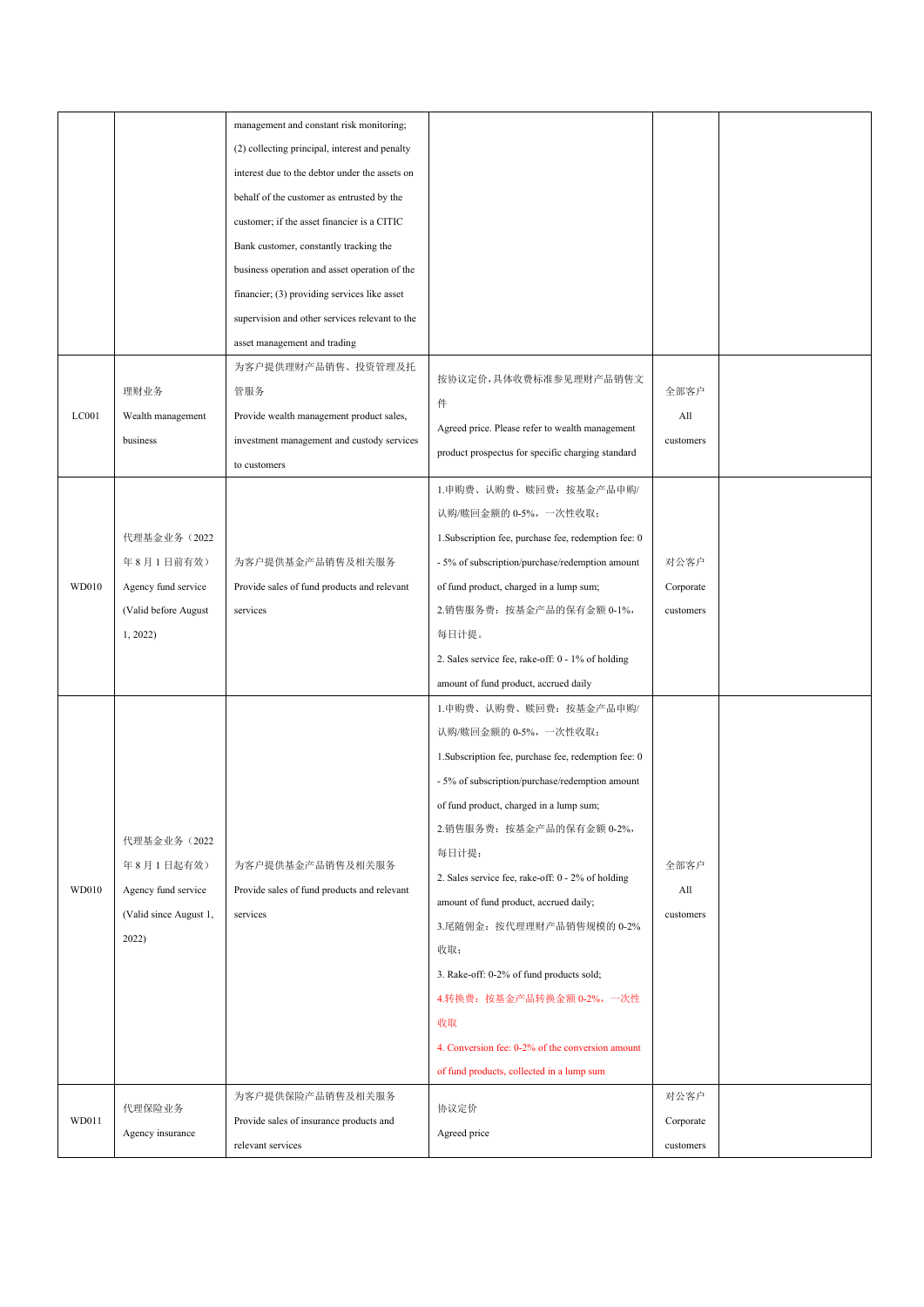|       |                        | 为客户提供信托产品及各类资产管理计划                             |                                                    |           |  |
|-------|------------------------|------------------------------------------------|----------------------------------------------------|-----------|--|
|       |                        |                                                |                                                    |           |  |
|       |                        | 的代为推介服务、推荐信托计划及各类资                             |                                                    |           |  |
|       |                        | 产管理计划的投资者, 以及提供销售建议                            |                                                    |           |  |
|       | 代理信托及资产管理              | 和咨询等一揽子综合金融服务                                  | 按所代理信托产品及各类资产管理计划金额的                               |           |  |
|       | 计划业务                   | Provide referral service of trust products and | 0-5%的年化费率收取; 或按协议价格收取                              | 对公客户      |  |
| WD012 | Agency trust and asset | various asset management plans to customers,   | 0 - 5% of agency trust product amount and various  | Corporate |  |
|       | management plan        | recommend investors of trust plans and         | asset management plans (annualized); or charged    | customers |  |
|       | business               | various asset management plans, provide a      | as per agreement                                   |           |  |
|       |                        | full package of financial services including   |                                                    |           |  |
|       |                        | suggestions and consultation on the product    |                                                    |           |  |
|       |                        | sales                                          |                                                    |           |  |
|       |                        |                                                | 1.申购费、认购费、赎回费: 按代销理财产品申                            |           |  |
|       |                        |                                                | 购/认购/赎回金额的 0-3%, 一次性收取;                            |           |  |
|       |                        |                                                | 1. Subscription fee, purchase fee, redemption fee: |           |  |
|       |                        |                                                | 0 - 3% of subscription/purchase/redemption         |           |  |
|       |                        |                                                | amount of agency wealth management product,        |           |  |
|       | 代销理财业务 (2022           |                                                | charged in a lump sum;                             |           |  |
|       | 年8月1日前有效)              | 为客户提供代销理财产品销售及相关服务                             | 2.销售服务费: 按代销理财产品的保有金额                              | 对公客户      |  |
| WD013 | Agency wealth          | Provide sales of agency wealth management      | 0-2%, 每日计提;                                        | Corporate |  |
|       | management (Valid      | products and relevant services                 | 2. Sales service fee: 0 - 2% of holding amount of  | customers |  |
|       | before August 1, 2022) |                                                | agency wealth management product, accrued          |           |  |
|       |                        |                                                | daily;                                             |           |  |
|       |                        |                                                | 3.尾随佣金: 按代理理财产品销售规模的 0-3%                          |           |  |
|       |                        |                                                | 收取                                                 |           |  |
|       |                        |                                                | 3. Rake-off: 0-3% of the agency wealth             |           |  |
|       |                        |                                                | management products sold                           |           |  |
|       |                        |                                                | 1.申购费、认购费、赎回费: 按代销理财产品申                            |           |  |
|       |                        |                                                | 购/认购/赎回金额的 0-3%, 一次性收取;                            |           |  |
|       |                        |                                                |                                                    |           |  |
|       |                        |                                                | 1. Subscription fee, purchase fee, redemption fee: |           |  |
|       |                        |                                                | 0 - 3% of subscription/purchase/redemption         |           |  |
|       |                        |                                                | amount of agency wealth management product,        |           |  |
|       | 代销理财业务 (2022           |                                                | charged in a lump sum;                             |           |  |
|       | 年8月1日起有效)              | 为客户提供代销理财产品销售及相关服务                             | 2.销售服务费: 按代销理财产品的保有金额                              | 全部客户      |  |
| WD013 | Agency wealth          | Provide sales of agency wealth management      | 0-2%, 每日计提;                                        | All       |  |
|       | management (Valid      | products and relevant services                 | 2. Sales service fee: 0 - 2% of holding amount of  | customers |  |
|       | since August 1, 2022)  |                                                | agency wealth management product, accrued          |           |  |
|       |                        |                                                | daily;                                             |           |  |
|       |                        |                                                | 3.尾随佣金: 按代理理财产品销售规模的 0-3%                          |           |  |
|       |                        |                                                | 收取                                                 |           |  |
|       |                        |                                                | 3. Rake-off: 0-3% of the agency wealth             |           |  |
|       |                        |                                                | management products sold                           |           |  |
|       | 代理销售实物贵金属              | 为客户提供代销贵金属实物产品及有关服                             | 协议定价                                               | 对公客户      |  |
| WD016 | 产品                     | 务                                              | Agreed price                                       | Corporate |  |
|       | Agency sales of        | Provide agency sales of physical precious      |                                                    | customers |  |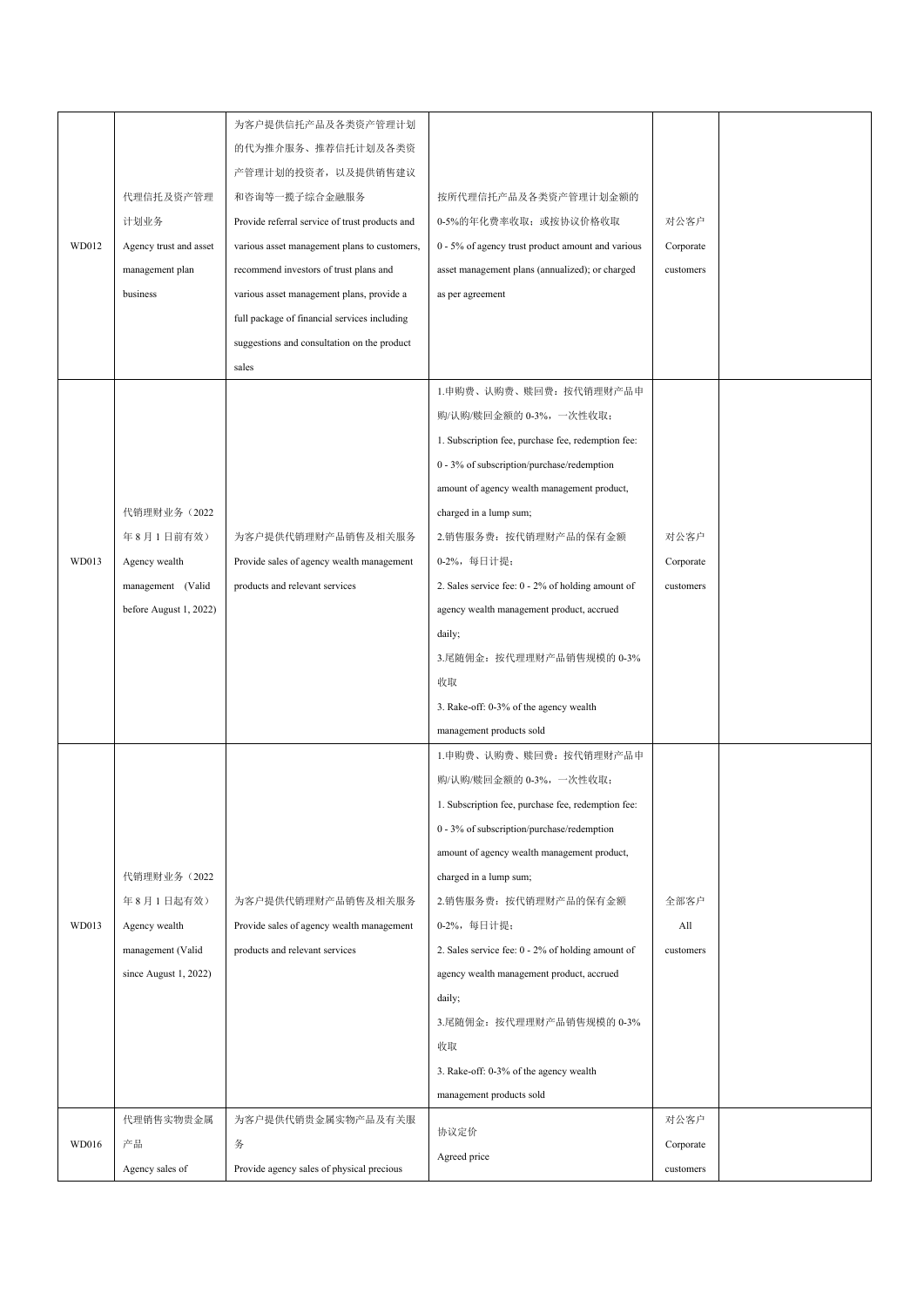|       | physical precious   | metal products and relevant services            |              |           |                                 |
|-------|---------------------|-------------------------------------------------|--------------|-----------|---------------------------------|
|       | metal products      |                                                 |              |           |                                 |
|       |                     |                                                 |              |           |                                 |
|       |                     | 我行利用品牌、渠道、技术和信息优势,                              |              |           |                                 |
|       |                     | 向客户提供综合平台、系统搭建、平台对                              |              |           |                                 |
|       |                     | 接、运营维护等服务, 促成客户之间达成                             |              |           |                                 |
|       |                     | 各类交易,满足多方互惠互利、合作共赢                              |              |           |                                 |
|       |                     | 的多元化需求;                                         |              |           |                                 |
|       |                     | The Bank makes use of its advantages in         |              |           |                                 |
|       |                     | brand, channel, technology and information      |              |           |                                 |
|       |                     | to provide customers with comprehensive         |              |           |                                 |
|       |                     | platform, system building, platform             |              |           |                                 |
|       |                     | matchmaking and operation & maintenance         |              |           |                                 |
|       |                     | services, facilitate various transactions       |              |           |                                 |
|       | 综合平台服务              | between customers, and meet the diversified     | 协议定价         | 全部客户      |                                 |
| WD022 | Comprehensive       | needs of mutual benefit and win-win             | Agreed price | All       |                                 |
|       | platform services   | cooperation among multiple parties;             |              | customers |                                 |
|       |                     | 注: 若涉及信贷业务的增信环节, 不得以                            |              |           |                                 |
|       | 向专业服务机构推荐客户的名义, 向合作 |                                                 |              |           |                                 |
|       |                     | 机构收取业务协办费用, 导致企业融资费                             |              |           |                                 |
|       |                     | 用增加                                             |              |           |                                 |
|       |                     | Note: If credit enhancement of the credit       |              |           |                                 |
|       |                     | business is involved, it is not allowed to      |              |           |                                 |
|       |                     | collect business cooperation fees from the      |              |           |                                 |
|       |                     | cooperative institution in the name of          |              |           |                                 |
|       |                     | recommending customers to the professional      |              |           |                                 |
|       |                     | service institution, which will lead to an      |              |           |                                 |
|       |                     | increase in corporate financing costs           |              |           |                                 |
|       |                     | 接受金融机构的委托, 为其代理相关金融                             |              |           |                                 |
|       |                     | 服务,包括但不限于如下内容:                                  |              |           |                                 |
|       |                     | To act as an agent for relevant financial       |              |           | 小微企业免收。小型微型企业                   |
|       |                     | services under the entrustment of a financial   |              |           | 划分按《关于印发中小企业划                   |
|       |                     | institution, including but not limited to the   |              |           | 型标准规定的通知》(工信部                   |
|       |                     | following:                                      |              |           | 联企业[2011]300号)规定执行              |
|       |                     | 1.接受金融机构的委托,为其办理签发汇票                            |              |           | Small and micro enterprises are |
|       | 同业代理业务              | /本票、汇兑、托收、资金清算等支付结算                             | 协议定价         | 对公客户      | exempted. Division of small and |
| WD023 | Inter-bank agency   | 业务,开立信用证、保函等贸易融资业务,                             | Agreed price | Corporate | micro enterprises shall conform |
|       | services            | 以及提供代理外汇清算、代理跨境人民币                              |              | customers | to the Notice on Printing and   |
|       |                     | 收付等业务,为其提供电子商业汇票代理接                             |              |           | Issuing the Regulations for the |
|       |                     | 入等业务;                                           |              |           | Division of Medium and Small    |
|       |                     | 1. To accept the entrustment of a financial     |              |           | Enterprises (G.X.B.L.Q.Y.       |
|       |                     | institution and provide the following services: |              |           | $[2011]$ No. 300)               |
|       |                     | Payment and settlement services such as         |              |           |                                 |
|       |                     | issuing bills of exchange or promissory notes,  |              |           |                                 |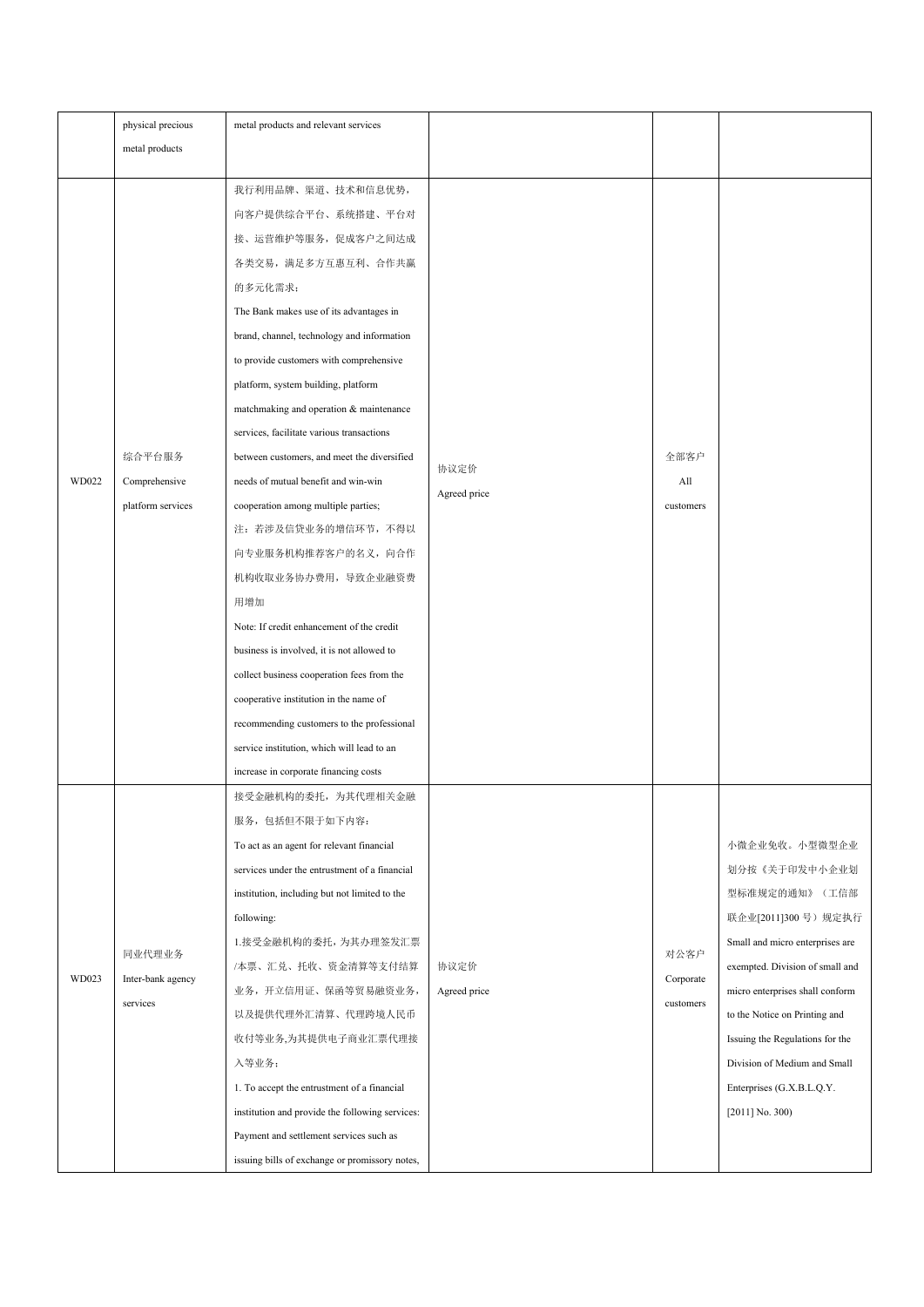|  | remittances, collection and funds liquidation;   |  |  |
|--|--------------------------------------------------|--|--|
|  | trade financing services such as issuing letters |  |  |
|  | of credit and guarantees; other procuration      |  |  |
|  | services such as foreign exchange clearing       |  |  |
|  | and cross-border RMB receipt and payment,        |  |  |
|  | electronic commercial draft agency access        |  |  |
|  | and other services;                              |  |  |
|  | 2.接受金融机构委托, 依托我行自身业务能                            |  |  |
|  | 力、业务处理系统及技术、管理优势, 为                              |  |  |
|  | 其提供信用卡代运营(包含但不限于覆盖                               |  |  |
|  | 信用卡代运营业务全生命周期的业务咨询                               |  |  |
|  | 培训服务、 信息技术服务、业务运作及业                              |  |  |
|  | 务运营等一揽子综合金融服务), 咨询服                              |  |  |
|  | 务(信用卡业务相关的管理咨询、技术咨                               |  |  |
|  | 询、业务技能、综合素质类等培训及咨询,                              |  |  |
|  | 涉及信用卡业务全生命周期链条及相匹配                               |  |  |
|  | 的组织能力锻造、业务流程改进及人员技                               |  |  |
|  | 能提升等), 以及其他系统技术支持服务                              |  |  |
|  | 等业务;                                             |  |  |
|  | 2. To accept the entrustment of a financial      |  |  |
|  | institution and provide agency credit card       |  |  |
|  | operation (including but not limited to          |  |  |
|  | business consulting and training services,       |  |  |
|  | information technology services, business        |  |  |
|  | planning and operation, and other packages       |  |  |
|  | of comprehensive financial services covering     |  |  |
|  | the full-life cycle of agency credit card        |  |  |
|  | operation), consulting services (credit          |  |  |
|  | card-related management consulting,              |  |  |
|  | technical consulting, business skills,           |  |  |
|  | comprehensive quality training and               |  |  |
|  | consulting, involving the credit card full-life  |  |  |
|  | business chain and the matching                  |  |  |
|  | organizational capacity building, business       |  |  |
|  | process improvement, personnel skills            |  |  |
|  | enhancement, etc.) and other system technical    |  |  |
|  | support services, relying on the Bank's          |  |  |
|  | business capabilities, business processing       |  |  |
|  | systems as well as technical and management      |  |  |
|  | advantages;                                      |  |  |
|  | 3.接受金融机构委托, 对其拟成立的资产类                            |  |  |
|  | 产品, 就产品结构的设计、信托公司及资                              |  |  |
|  | 产管理公司的选择、资金来源安排等提供                               |  |  |
|  | 服务方案, 或为其提供代理投资规划, 以                             |  |  |
|  |                                                  |  |  |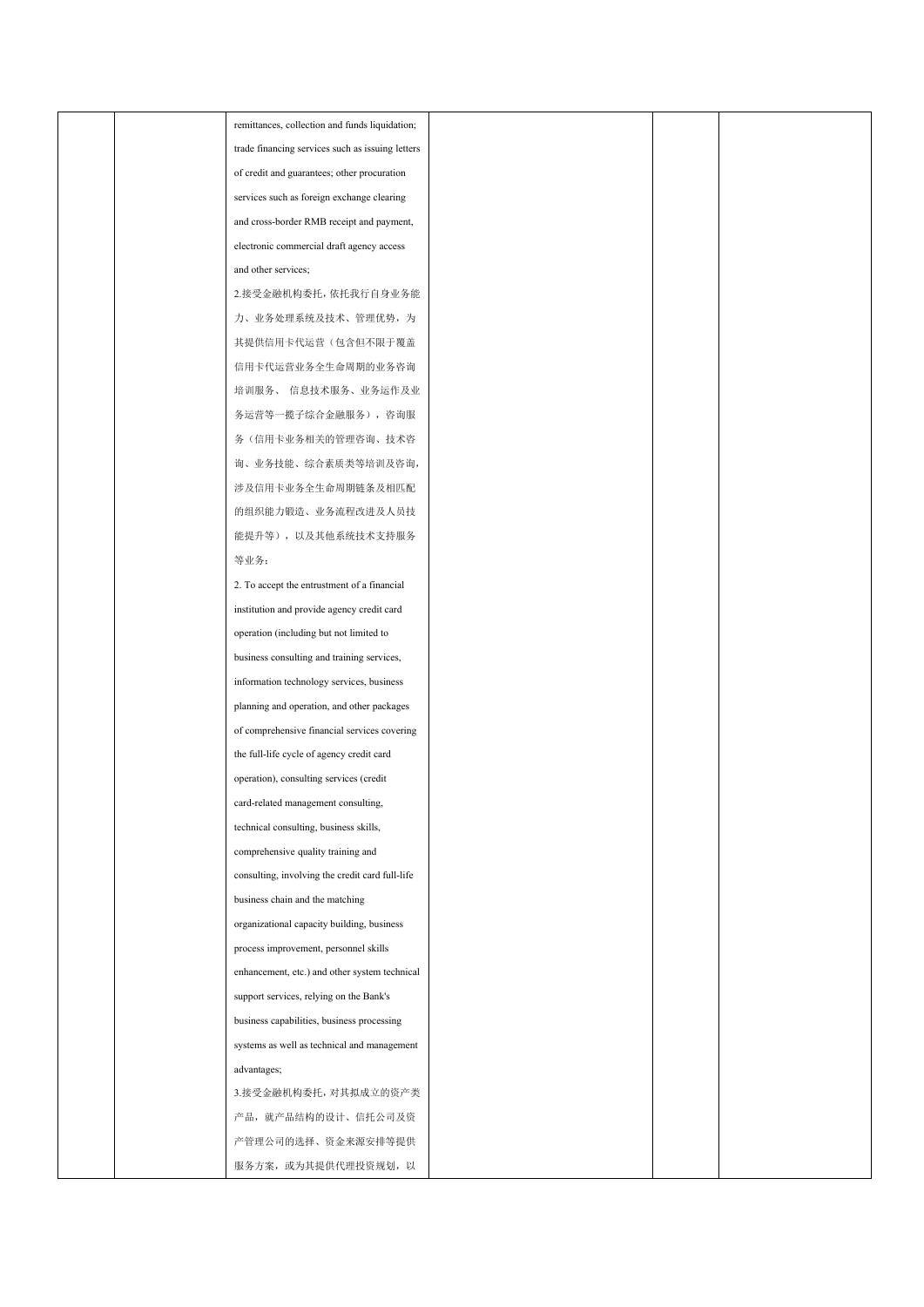|              |            | 及相关的一揽子综合金融服务                                   |                                                      |           |                                      |  |
|--------------|------------|-------------------------------------------------|------------------------------------------------------|-----------|--------------------------------------|--|
|              |            | 3. To accept the entrustment of a financial     |                                                      |           |                                      |  |
|              |            | institution and provide solutions to the design |                                                      |           |                                      |  |
|              |            | of product structure, selection of trust        |                                                      |           |                                      |  |
|              |            | company and asset management company as         |                                                      |           |                                      |  |
|              |            | well as fund source for the asset products to   |                                                      |           |                                      |  |
|              |            | be established, or provide agent investment     |                                                      |           |                                      |  |
|              |            | planning and a package of integrated            |                                                      |           |                                      |  |
|              |            | financial services for the institution          |                                                      |           |                                      |  |
|              |            |                                                 |                                                      |           | 1.普卡发卡后 30天内, 刷卡消                    |  |
|              |            |                                                 |                                                      |           | 费或取现1次(不限金额)免                        |  |
|              |            |                                                 |                                                      |           | 首年年费; 首年再刷卡消费或                       |  |
|              |            |                                                 |                                                      |           | 取现 5 次 (不限金额) 免次年                    |  |
|              |            |                                                 |                                                      |           | 年费;次年刷卡消费或取现5                        |  |
|              |            |                                                 |                                                      |           | 次(不限金额)免第三年年费;                       |  |
|              |            |                                                 |                                                      |           | 1. Free of annual fee after once     |  |
|              |            |                                                 |                                                      |           | spending with card or cash           |  |
|              |            |                                                 |                                                      |           | withdrawal (no limit on the          |  |
|              |            |                                                 |                                                      |           | amount) within 30 days after         |  |
|              |            |                                                 |                                                      |           | issuance of classic card; free of    |  |
|              |            |                                                 |                                                      |           | annual fee for the second year       |  |
|              |            |                                                 |                                                      |           | after spending with card or cash     |  |
|              |            |                                                 |                                                      |           | withdrawal (no limit on the          |  |
|              |            |                                                 | 一、普卡:                                                |           | amount) for 5 more times in the      |  |
|              |            | 按信用卡的信用级别及产品类别享有相应                              | 主卡 100-180 元, 附属卡 50-100 元。详见信用                      |           | first year; free of annual fee for   |  |
|              |            | 的信用卡基本功能及增值服务                                   | 卡申请表或官网                                              | 全部客户      | the third year after spending with   |  |
| <b>BC008</b> | 年费         | Enjoy basic functions and value-added           | I. Classic Card:                                     | All       | card or cash withdrawal (no limit    |  |
|              | Annual fee | services based on the customer's credit rating  | Classic card: RMB100-180, supplementary card:        | customers | on the amount) for 5 times in the    |  |
|              |            | and credit card products                        | RMB50-100. To get more information, refer to the     |           | second year;                         |  |
|              |            |                                                 | credit card application form or the official website |           | 2. 一次性缴纳 2 年年费, 可免第                  |  |
|              |            |                                                 |                                                      |           | 3年年费;                                |  |
|              |            |                                                 |                                                      |           | 2. Free of annual fee for the third  |  |
|              |            |                                                 |                                                      |           | year if the annual fees of the first |  |
|              |            |                                                 |                                                      |           | two years are paid in the lump       |  |
|              |            |                                                 |                                                      |           | sum;                                 |  |
|              |            |                                                 |                                                      |           | 3. 一次性缴纳 2年或 3年年费,                   |  |
|              |            |                                                 |                                                      |           | 可享受特定增值服务;                           |  |
|              |            |                                                 |                                                      |           | 3. Special value added service       |  |
|              |            |                                                 |                                                      |           | are available if the annual fees     |  |
|              |            |                                                 |                                                      |           | for two or three years are paid in   |  |
|              |            |                                                 |                                                      |           | the lump sum;                        |  |
|              |            |                                                 |                                                      |           | 4.银联公务信用卡免年费;                        |  |
|              |            |                                                 |                                                      |           | 4. Free of annual fee for            |  |
|              |            |                                                 |                                                      |           | UnionPay corporate credit card;      |  |
|              |            |                                                 |                                                      |           |                                      |  |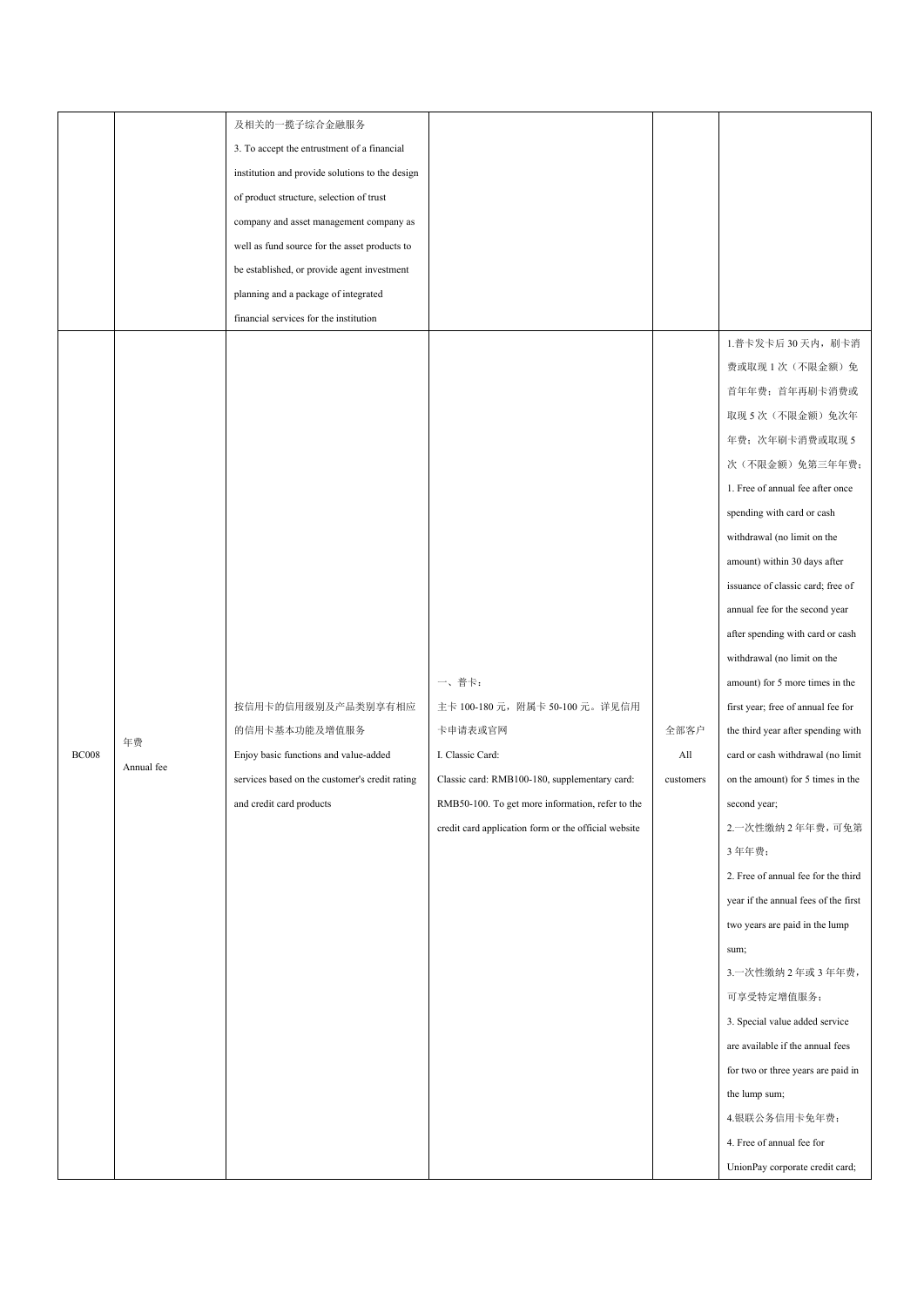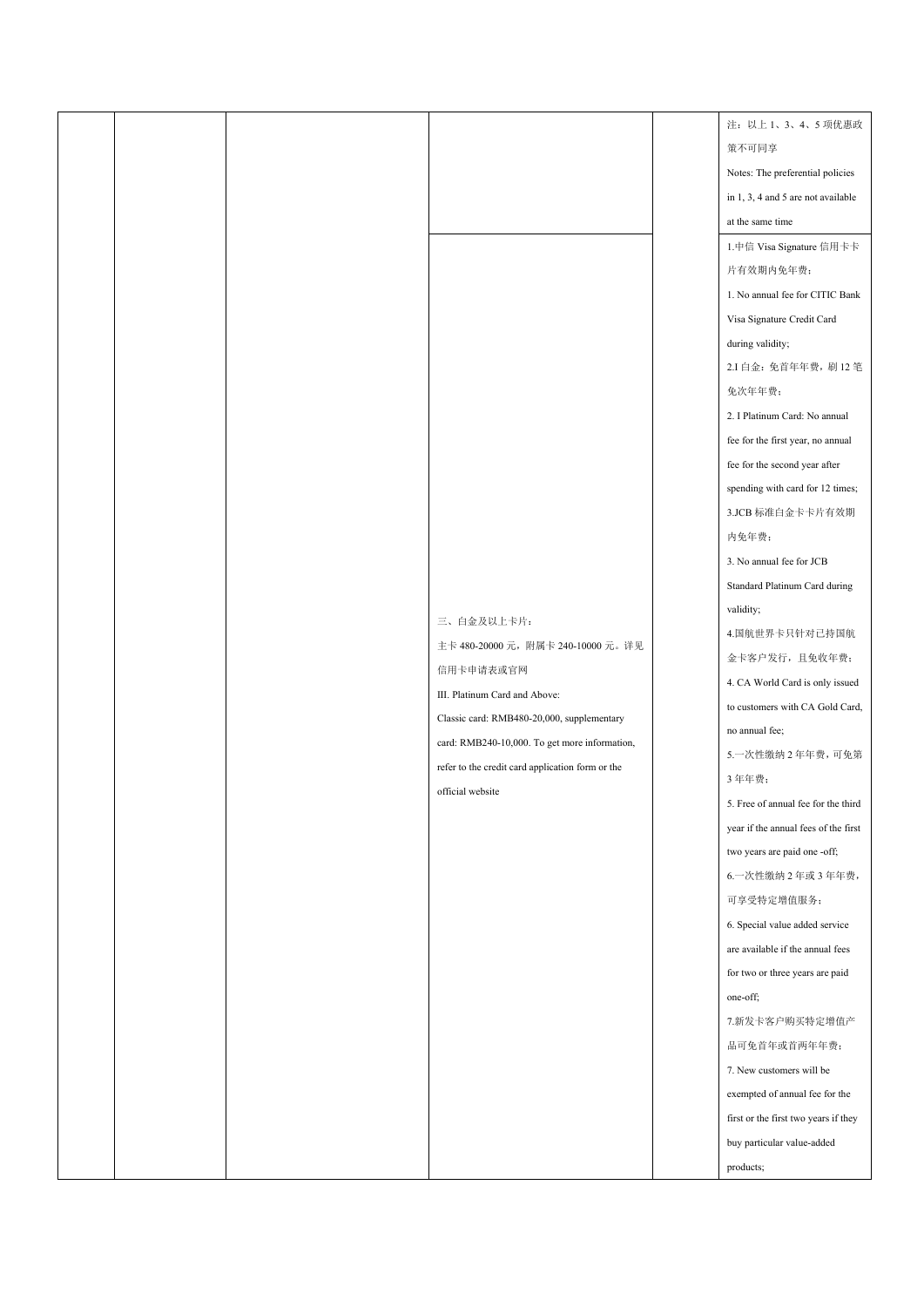|              |                     |                                              |                                                  |           | 8.万事达钛金卡卡片有效期内                     |
|--------------|---------------------|----------------------------------------------|--------------------------------------------------|-----------|------------------------------------|
|              |                     |                                              |                                                  |           | 免年费;                               |
|              |                     |                                              |                                                  |           | 8. No annual fee for Titanium      |
|              |                     |                                              |                                                  |           | MasterCard during validity;        |
|              |                     |                                              |                                                  |           | 9.魔力爱白金信用卡卡片有效                     |
|              |                     |                                              |                                                  |           | 期内免年费                              |
|              |                     |                                              |                                                  |           | 9. No annual fee for Magic Love    |
|              |                     |                                              |                                                  |           | Platinum Credit Card during        |
|              |                     |                                              |                                                  |           | validity;                          |
|              |                     |                                              |                                                  |           | 10. 可按月度、季度、半年度分                   |
|              |                     |                                              |                                                  |           | 期缴纳或按年度一次性缴纳                       |
|              |                     |                                              |                                                  |           | (政策性免年费卡片除外);                      |
|              |                     |                                              |                                                  |           | 10. It can be paid in monthly,     |
|              |                     |                                              |                                                  |           | quarterly or semi-annual           |
|              |                     |                                              |                                                  |           | installments or in a lump sum      |
|              |                     |                                              |                                                  |           | annually (except for policy-based  |
|              |                     |                                              |                                                  |           | annual fee-free cards);            |
|              |                     |                                              |                                                  |           | 11.特定客户有效期内使用优惠                    |
|              |                     |                                              |                                                  |           | 券支付首年年费, 可减免优惠                     |
|              |                     |                                              |                                                  |           | 券面值的年费金额;                          |
|              |                     |                                              |                                                  |           | 11. The annual fee amount          |
|              |                     |                                              |                                                  |           | corresponding to the coupon face   |
|              |                     |                                              |                                                  |           | value can be exempted for          |
|              |                     |                                              |                                                  |           | certain customers using coupon     |
|              |                     |                                              |                                                  |           | to pay the first annual fee during |
|              |                     |                                              |                                                  |           | the validity period;               |
|              |                     |                                              |                                                  |           | 注: 以上2、5、6、7 项优惠政                  |
|              |                     |                                              |                                                  |           | 策不可同享, 5、6、10 项优惠                  |
|              |                     |                                              |                                                  |           | 政策不可同享                             |
|              |                     |                                              |                                                  |           | Notes: The preferential policies   |
|              |                     |                                              |                                                  |           | in 2, 5, 6 and 7 are not available |
|              |                     |                                              |                                                  |           | at the same time, and the          |
|              |                     |                                              |                                                  |           | preferential policies in 5, 6 and  |
|              |                     |                                              |                                                  |           | 10 are not available at the same   |
|              |                     |                                              |                                                  |           | time                               |
|              |                     | 为客户办理信用卡新发、换卡业务;并将                           | 1. 一般特殊工艺信用卡产品: 9-3999 元/张;                      |           | 1.除 DIY 卡、含特殊工艺等信                  |
|              |                     | 围绕特殊工艺、材质、设计等整合自身服                           | 1. General credit cards with special techniques: |           | 用卡外, 其他卡片免新发卡制                     |
|              |                     | 务与外部资源, 开发具有特殊工艺的卡片                          | RMB9-3999 per card;                              |           | 卡费;                                |
|              |                     | 产品,满足客户多样化需求                                 | 2.其他高端特殊工艺信用卡产品: 根据协议约定                          | 全部客户      | 1. Unless for DIY cards or cards   |
| <b>BC009</b> | 制卡费                 | Issue of new or replace card for customers;  | 收取。                                              | All       | made special technology, card      |
|              | Card production fee | development of cards with special techniques | 具体收费标准根据不同产品特殊工艺差别分档                             | customers | production fee will not be         |
|              |                     | based on special techniques, materials and   | 定价,如需快递,加收快递费                                    |           | charged;                           |
|              |                     | designs to integrate internal and external   | 2. Other high-end credit cards with special      |           | 2.国航世界卡、无限卡、钻石卡、                   |
|              |                     | resources to meet the diversified needs of   | techniques: Charge based on agreements.          |           | 换卡免快递费;                            |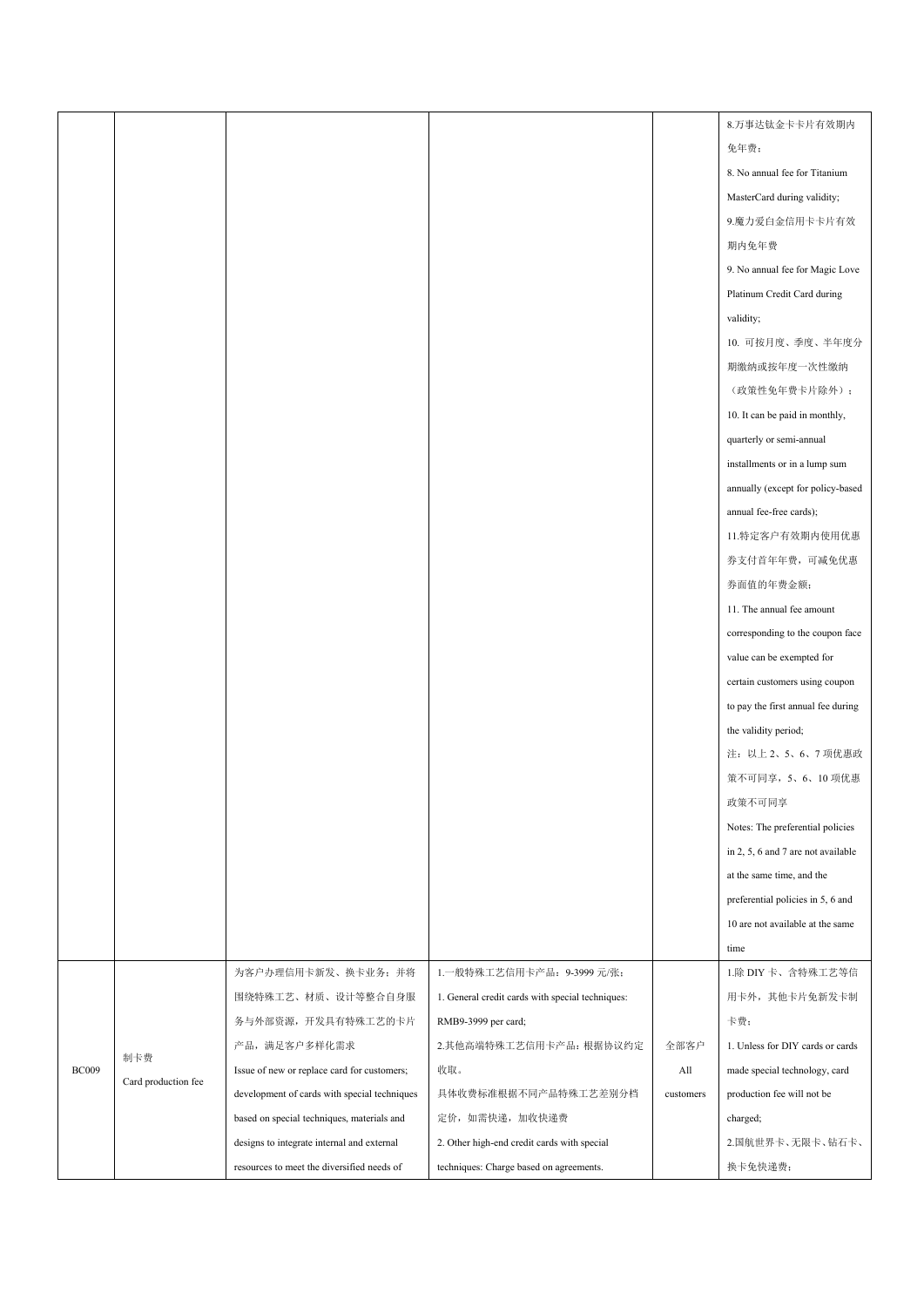|              |                        | customers                                      | Specific charging standards depend on the level of  |           | 2. CA World Card, Infinite Card,    |
|--------------|------------------------|------------------------------------------------|-----------------------------------------------------|-----------|-------------------------------------|
|              |                        |                                                | special techniques used for products; express       |           | Diamond Card: No express            |
|              |                        |                                                | delivery fee will be charged if express delivery is |           | delivery fee for card               |
|              |                        |                                                | required                                            |           | replacement;                        |
|              |                        |                                                |                                                     |           | 3.一般特殊工艺卡换卡不再额                      |
|              |                        |                                                |                                                     |           | 外收取换卡工本费,如需快递,                      |
|              |                        |                                                |                                                     |           | 加收快递费;                              |
|              |                        |                                                |                                                     |           | 3. For renewal of general cards     |
|              |                        |                                                |                                                     |           | made with special technology, no    |
|              |                        |                                                |                                                     |           | cost will be charged; express       |
|              |                        |                                                |                                                     |           | delivery fee will be charged if     |
|              |                        |                                                |                                                     |           | express delivery is required;       |
|              |                        |                                                |                                                     |           | 4.银联公务信用卡免制卡费                       |
|              |                        |                                                |                                                     |           | 4. Free of card production fee for  |
|              |                        |                                                |                                                     |           | UnionPay corporate credit card      |
|              |                        |                                                |                                                     |           | 1.驾乘宝/盗无忧会员客户, 免                    |
|              |                        |                                                |                                                     |           | 收本人名下中信信用卡挂失手                       |
|              |                        |                                                |                                                     |           | 续费,一年最多5次;                          |
|              |                        |                                                |                                                     |           | 1. No loss reporting fee for credit |
|              |                        | 卡片丢失及时挂失, 提供失卡保障                               | 40 元/卡(免收换卡工本费),如需快递, 加收快                           | 全部客户      | cards owned by auto/property        |
| <b>BC010</b> | 挂失手续费                  | Handle loss reporting in a timely manner and   | 递费                                                  | All       | insurance customers, maximum        |
|              | Loss reporting fee     | provide protection when the card is lost       | RMB40 per card (no cost for card replacement),      | customers | five times a year;                  |
|              |                        |                                                | plus delivery fee (if express delivery is required) |           | 2.银联公务信用卡免挂失手续                      |
|              |                        |                                                |                                                     |           | 费                                   |
|              |                        |                                                |                                                     |           | 2. No loss reporting fee for        |
|              |                        |                                                |                                                     |           | UnionPay corporate credit card      |
|              |                        | 持卡人未还最低还款额时, 除按计息方法                            |                                                     |           |                                     |
|              |                        | 支付透支利息外, 对最低还款额未还部分,                           | 每期最低还款额未还部分的5%,最低收费为20                              |           |                                     |
|              |                        | 还应按月支付一定比例的违约金                                 | 元人民币或2美元或20港币或2欧元;按账户                               |           |                                     |
|              | 违约金                    | The card holder has to pay the default fee for | 每月收取                                                | 全部客户      |                                     |
| <b>BC011</b> | Default fee            | unpaid balance in minimum repayment in         | 5% on unpaid balance in minimum repayment for       | All       |                                     |
|              |                        | addition to overdraft interest based on the    | each month, minimum RMB20, USD2, HKD20 or           | customers |                                     |
|              |                        | interest accrual method each month, if he      | EUR2; charged by each account monthly               |           |                                     |
|              |                        | fails to pay the minimum repayment amount      |                                                     |           |                                     |
|              |                        |                                                | 1. 南方基金卡: 按取现金额的 1%收取, 最低收                          |           |                                     |
|              |                        |                                                | 费为9元或1美元;                                           |           | 1.出国留学生卡: 每账单月免1                    |
|              |                        |                                                | 1. South Fund Card: 1% of cash advance amount,      |           | 次取现手续费优惠;                           |
|              | 信用卡现金提取手续              |                                                | minimum RMB9 or USD1;                               |           | 1. Foreign Student Card: one free   |
|              | 费                      |                                                | 2. 蓝卡: 在中信银行取现每账单月累计金额 50                           | 全部客户      | cash withdrawal for each billing    |
| <b>BC012</b> | Cash withdrawal fee of | 信用卡提取现金                                        | 万(含)以内免收手续费,超过50万部分按照                               | All       | month;                              |
|              | credit card            | Cash advance                                   | 3%收取手续费; 在他行取现每账单月前2笔免                              | customers | 2.银联公务信用卡免信用卡现                      |
|              |                        |                                                | 收手续费,超过部分按照2元/笔收取手续费;                               |           | 金提取手续费                              |
|              |                        |                                                | 2. Blue Card: No fee for accumulative cash          |           | 2. No cash withdrawal fee for       |
|              |                        |                                                | advance of no more than RMB500,000 in CITIC         |           | UnionPay corporate credit card      |
|              |                        |                                                |                                                     |           |                                     |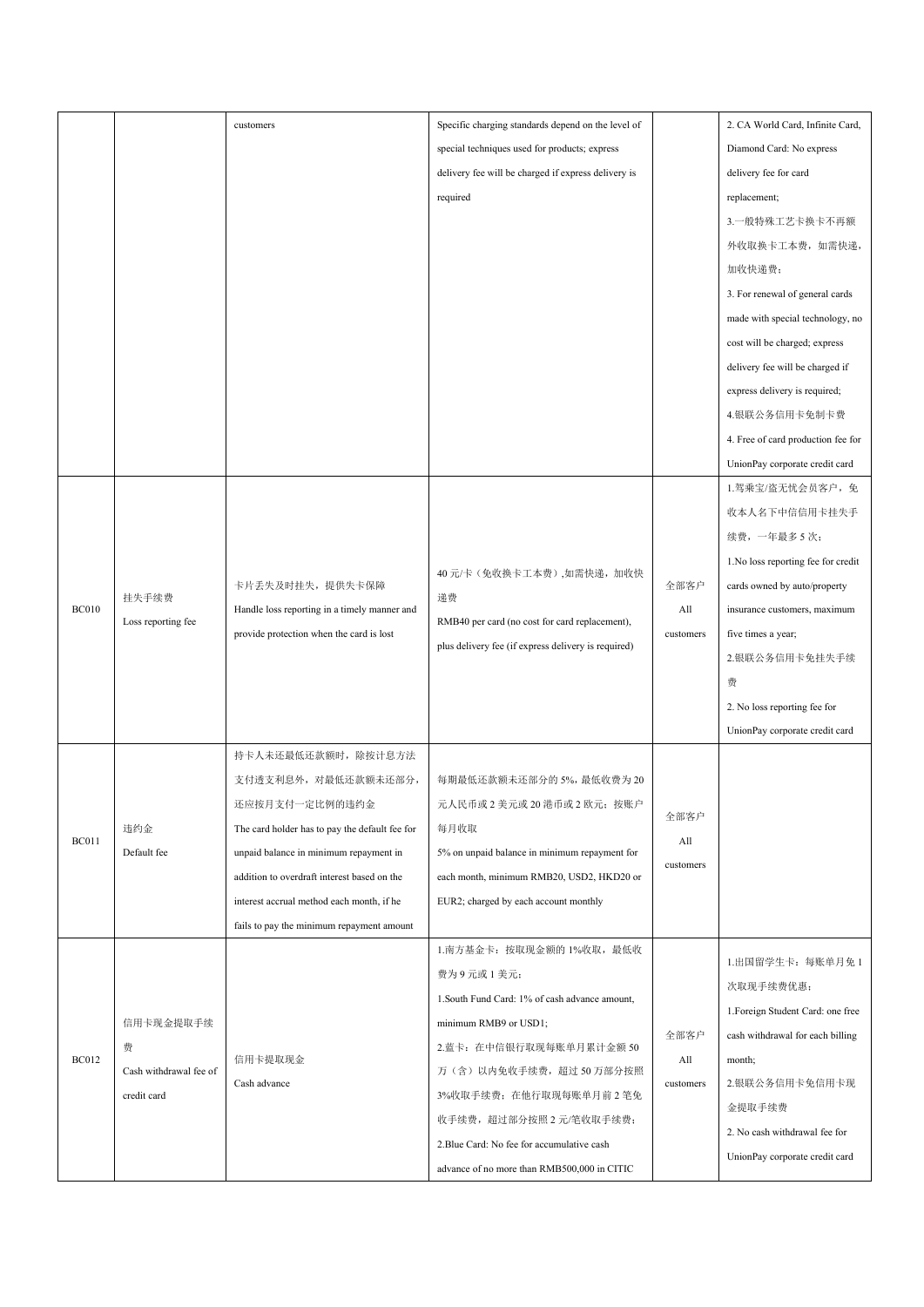|              |                       |                                            | Bank per month, 3% on the amount of advance         |                          |                                  |
|--------------|-----------------------|--------------------------------------------|-----------------------------------------------------|--------------------------|----------------------------------|
|              |                       |                                            | exceeding RMB500,000; no fee for the first two      |                          |                                  |
|              |                       |                                            | cash advance transactions in other banks per        |                          |                                  |
|              |                       |                                            | month, RMB2 per transaction for more than 2         |                          |                                  |
|              |                       |                                            | transactions                                        |                          |                                  |
|              |                       |                                            | 3.其他: 境内按取现金额的 2%收取, 最低收费                           |                          |                                  |
|              |                       |                                            | 为20元人民币;境外(含港、澳、台地区)按                               |                          |                                  |
|              |                       |                                            | 取现金额的3%收取,最低收费为20元人民币                               |                          |                                  |
|              |                       |                                            | 或3美元或30港币或3欧元                                       |                          |                                  |
|              |                       |                                            | 3. Other cards: 2% of cash amount for domestic      |                          |                                  |
|              |                       |                                            | cash advance, minimum RMB20; 3% of overseas         |                          |                                  |
|              |                       |                                            | (including Hong Kong SAR, Macau SAR and             |                          |                                  |
|              |                       |                                            | Taiwan region) cash advance, minimum RMB20,         |                          |                                  |
|              |                       |                                            | USD3, HKD30 or EUR3                                 |                          |                                  |
|              |                       |                                            |                                                     |                          | Visa 单币外币卡、万事达单币                 |
|              |                       |                                            |                                                     |                          | 外币卡、运通单币外币卡、JCB                  |
|              |                       |                                            |                                                     |                          | 单币外币卡免收外汇兑换手续                    |
|              |                       |                                            |                                                     |                          | 费                                |
|              |                       |                                            |                                                     |                          |                                  |
|              |                       |                                            |                                                     |                          | No foreign exchange fee for Visa |
|              | 信用卡外汇兑换手续             |                                            |                                                     | 全部客户                     | single-currency and              |
| <b>BC013</b> | 费                     | 境外交易                                       | 按每笔交易金额的 1.5%收取                                     | All                      | foreign-currency cards,          |
|              | Foreign exchange fee  | Overseas transactions                      | 1.5% of each transaction amount                     | customers                | MasterCard single-currency and   |
|              | of credit card        |                                            |                                                     |                          | foreign-currency cards,          |
|              |                       |                                            |                                                     |                          | American express                 |
|              |                       |                                            |                                                     |                          | single-currency and              |
|              |                       |                                            |                                                     |                          | foreign-currency cards, and JCB  |
|              |                       |                                            |                                                     |                          | single-currency and              |
|              |                       |                                            |                                                     |                          | foreign-currency cards           |
|              | 调单费                   | 查询消费凭证等                                    | 20 元/笔                                              | 全部客户                     |                                  |
| <b>BC014</b> | Receipt retrieval fee | Consumption receipt inquiry, etc.          | RMB20 per transaction                               | All                      |                                  |
|              |                       |                                            |                                                     | customers                |                                  |
|              | 境外紧急补发卡手续             | 境外卡片丢失补卡                                   | 按国际信用卡组织规定收费                                        | 全部客户                     |                                  |
| <b>BC015</b> | 费                     | Overseas card replacement when the card is | Subject to regulations of international credit card | All                      |                                  |
|              | Emergency card        |                                            |                                                     |                          |                                  |
|              | replacement fee       | lost                                       | organizations                                       | customers                |                                  |
|              | 开具证明手续费               |                                            | 20 元/份<br>RMB20 per certificate                     | 全部客户                     |                                  |
| <b>BC016</b> | Handling fee for      | 开具相关信用卡业务证明                                |                                                     | All                      |                                  |
|              | issuing certificates  | Issue certificates about credit card       |                                                     | customers                |                                  |
|              |                       |                                            | 转账金额(折合人民币)1万元以下(含),每                               |                          | 1.溢缴款转本行借记卡(账户):                 |
|              | 溢缴款领回手续费              |                                            | 笔收费人民币5.5元;转账金额(折合人民币)                              | 全部客户<br>All<br>customers | 免手续费;                            |
| <b>BC017</b> | (溢缴费)                 | 溢缴款转账支出                                    | 1-10 万元 (含), 每笔收费人民币 10.5 元; 转                      |                          | 1. No fee for transferring       |
|              | Fee for claiming      | Overpayment transfer                       | 账金额(折合人民币) 10 万元以上, 每笔收费                            |                          | overpayment to CITIC Bank        |
|              | overpayment           |                                            | 人民币 15.5 元                                          |                          | debit card (account);            |
|              |                       |                                            | For transfer amount (in RMB) of less than           |                          | 2. 溢缴款转他行借记卡(账                   |
|              |                       |                                            |                                                     |                          |                                  |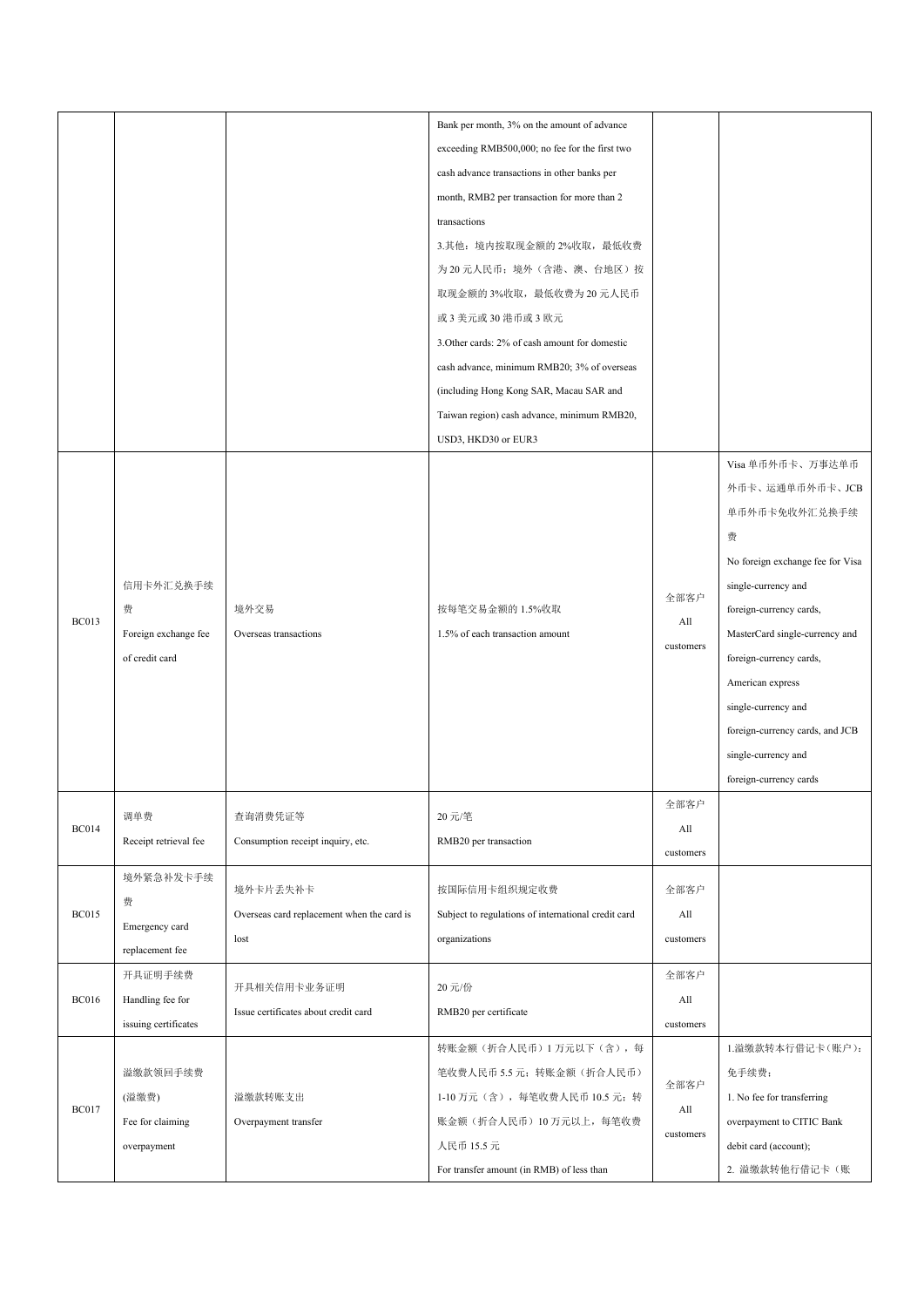|              |                      |                                                                        | RMB10,000 (inclusive), charge is RMB 5.5 per       |           | 户): 网上银行渠道免手续费;                    |
|--------------|----------------------|------------------------------------------------------------------------|----------------------------------------------------|-----------|------------------------------------|
|              |                      |                                                                        | transaction; for transfer amount (equivalent to    |           | 2. No fee for transferring         |
|              |                      |                                                                        | RMB) of RMB10,000-100,000 (inclusive), charge      |           | overpayment to non-CITIC Bank      |
|              |                      |                                                                        | is RMB10.5 per transaction; for transfer amount    |           | debit card (account) through the   |
|              |                      |                                                                        | (equivalent to RMB) of more than RMB 100,000,      |           | Internet banking channel;          |
|              |                      |                                                                        | charge is RMB15.5 per transaction                  |           | 3.银联公务信用卡免溢缴款领                     |
|              |                      |                                                                        |                                                    |           | 回手续费                               |
|              |                      |                                                                        |                                                    |           | 3. No fee for claiming             |
|              |                      |                                                                        |                                                    |           | overpayment for UnionPay           |
|              |                      |                                                                        |                                                    |           | corporate credit card              |
|              |                      |                                                                        | 补制 12 个月(含)以内纸质账单每年免费一次;                           |           |                                    |
|              |                      |                                                                        | 补制 12 个月内的纸质对账单超过一次或补制的                            |           |                                    |
|              |                      |                                                                        | 对账单账期超过最近12个月, 人民币5元/份                             |           |                                    |
|              | 补制对账单手续费             | 补制对账单                                                                  | No fee for reprinting paper bank statement within  | 全部客户      |                                    |
| <b>BC018</b> | Charges for issuing  | Reprint bank statement                                                 | 12 months (inclusive) once a year; RMB5 per copy   | All       |                                    |
|              | statement of account |                                                                        | for reprinting paper bank statement within 12      | customers |                                    |
|              |                      |                                                                        | months more than once or reprinting bank           |           |                                    |
|              |                      |                                                                        | statement beyond recent 12 months                  |           |                                    |
|              |                      |                                                                        | 20 元/次, 如选择次晨达、航空快递等特殊的寄                           |           |                                    |
|              |                      |                                                                        | 卡方式, 费用按快递公司标准收取                                   | 全部客户      |                                    |
| <b>BC019</b> | 快递费                  | 快递费<br>Express delivery fee                                            | RMB20 per time. Charged based on the charging      | All       |                                    |
|              | Express delivery fee |                                                                        | standard of express company for next morning       | customers |                                    |
|              |                      |                                                                        | delivery or air express                            |           |                                    |
|              |                      |                                                                        |                                                    |           | 1.无限卡客户年费周期内可享                     |
|              |                      |                                                                        |                                                    |           | 受无限次免费服务;                          |
|              |                      |                                                                        |                                                    |           | 1. Customers holding Infinite      |
|              |                      |                                                                        |                                                    |           | card can enjoy unlimited free      |
|              |                      |                                                                        |                                                    |           | services within the annual fee     |
|              |                      |                                                                        |                                                    |           |                                    |
|              |                      |                                                                        |                                                    |           | cycle;<br>2.私人银行白金卡客户,年费周          |
|              |                      | 境外贵宾登机同行人员收费<br>Charge fees from companion in VIP boarding<br>overseas |                                                    |           | 期内可享受16次免费服务,同                     |
|              |                      |                                                                        | 27 美元/人, 按当时汇率折算为人民币收取; 客                          |           |                                    |
|              |                      |                                                                        | 户在享受贵宾登机服务时,机场会提示需收费并                              |           | 行贵宾服务次数经主卡持卡人                      |
|              | PP卡收费                |                                                                        | 办理登记                                               | 全部客户      | 同意合并计入主卡的 16 次权益                   |
| <b>BC020</b> | PP Card fee          |                                                                        | 27 US dollars per person, converted to RMB at the  | All       | 中;超过16次免费服务将正常                     |
|              |                      |                                                                        | current exchange rate; the airport will prompt the | customers | 收费                                 |
|              |                      |                                                                        | charge and handle the check-in for VIP boarding    |           | 2. Personal customers holding      |
|              |                      |                                                                        |                                                    |           | Platinum Card can enjoy 16 free    |
|              |                      |                                                                        |                                                    |           | services within the annual fee     |
|              |                      |                                                                        |                                                    |           | cycle, and services provided the   |
|              |                      |                                                                        |                                                    |           | companions of card holder will     |
|              |                      |                                                                        |                                                    |           | be numbered in the 16 free         |
|              |                      |                                                                        |                                                    |           | services for the main card holder, |
|              |                      |                                                                        |                                                    |           | with the consent of the latter;    |
|              |                      |                                                                        |                                                    |           | services will be charged           |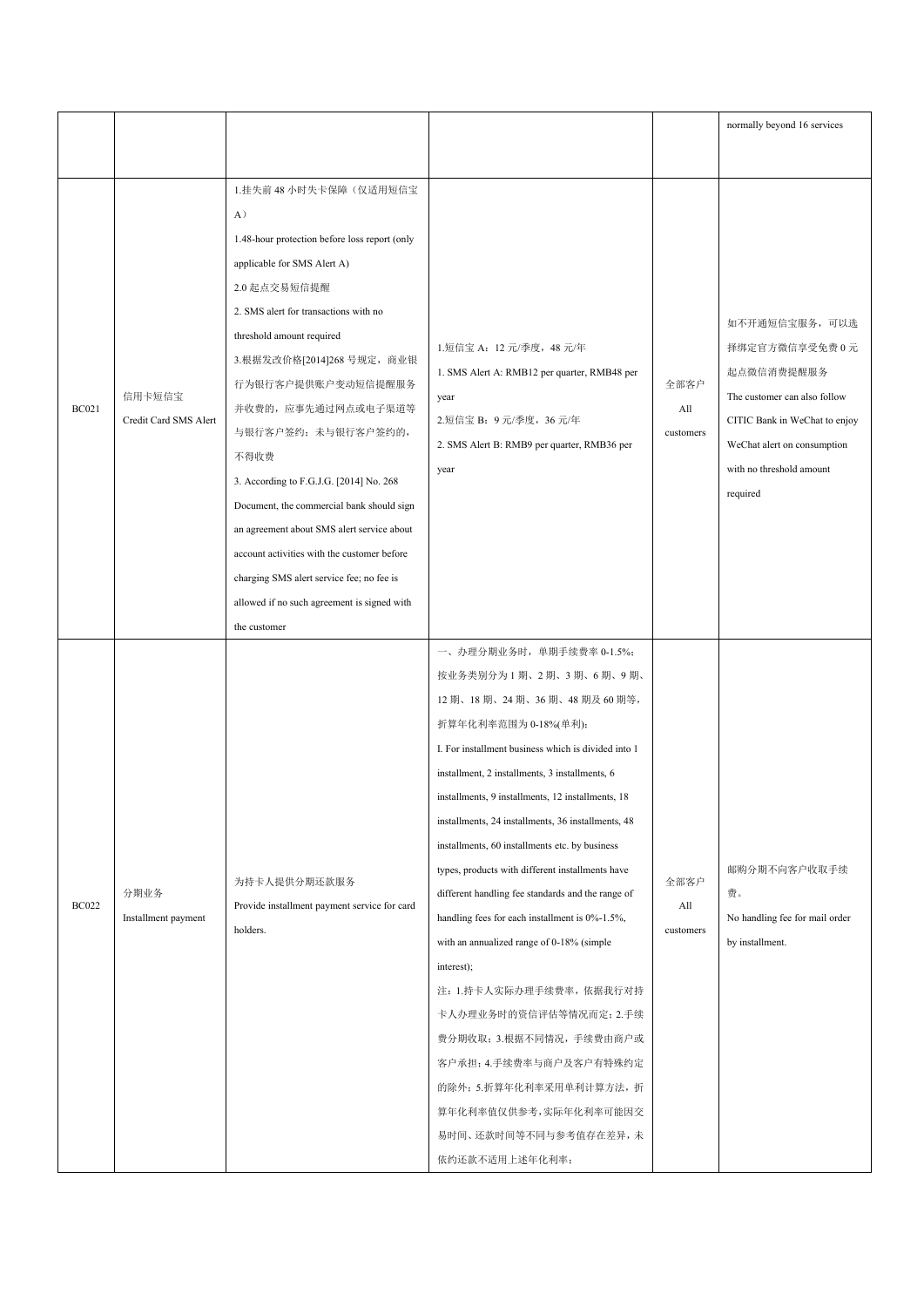|              |                      |                                                | Notes: 1. The actual handling fee rate depends on     |           |  |
|--------------|----------------------|------------------------------------------------|-------------------------------------------------------|-----------|--|
|              |                      |                                                | the credit standing assessment conducted by the       |           |  |
|              |                      |                                                | Bank during processing of the cardholder's            |           |  |
|              |                      |                                                | business; 2. For fees paid in installments; 3.        |           |  |
|              |                      |                                                | handling fees are borne by the merchant or            |           |  |
|              |                      |                                                | customer based on different situations; 4. the        |           |  |
|              |                      |                                                | handling fee rates to be further negotiated with the  |           |  |
|              |                      |                                                | merchants or customers are excluded; 5. The           |           |  |
|              |                      |                                                | converted annualized interest rate is calculated at   |           |  |
|              |                      |                                                | simple interest and is for reference only. The        |           |  |
|              |                      |                                                | actual annualized interest rate may differ from the   |           |  |
|              |                      |                                                | reference value due to differences in transaction     |           |  |
|              |                      |                                                | time, repayment time, etc. The above-mentioned        |           |  |
|              |                      |                                                | annualized interest rate is not applicable if         |           |  |
|              |                      |                                                | repayment is not made as agreed;                      |           |  |
|              |                      |                                                | 二、持卡人不能按照约定偿还分期业务,需向我                                 |           |  |
|              |                      |                                                | 行申请提前终止分期还款,已收取的手续费不予                                 |           |  |
|              |                      |                                                | 退还, 同时收取未记账本金的 0-3%作为提前终                              |           |  |
|              |                      |                                                | 止分期还款的违约金;                                            |           |  |
|              |                      |                                                | II. If the cardholder cannot repay the installment as |           |  |
|              |                      |                                                | agreed, they should apply for early termination of    |           |  |
|              |                      |                                                | the installment with the Bank. The handling fees      |           |  |
|              |                      |                                                | collected shall not be refunded, and 0-3% of the      |           |  |
|              |                      |                                                | unrecorded principal shall be collected as penalty    |           |  |
|              |                      |                                                | for early termination of the installment;             |           |  |
|              |                      |                                                | 三、转账手续费: 10元/笔                                        |           |  |
|              |                      |                                                | III. Transfer fee: RMB10 per transaction              |           |  |
|              |                      | 为客户提供信用卡增值服务, 主要包括我                            |                                                       |           |  |
|              |                      | 行信用卡权益服务(包括但不限于0起点                             |                                                       |           |  |
|              |                      | 短信提醒服务等)、外部资源权益服务(包                            |                                                       |           |  |
|              |                      | 括但不限于健康类、时尚类、商旅类服务                             | 1. 优选增值服务: 1-19999 元/份, 每项具体产品                        |           |  |
|              |                      | 等)、信用卡卡号自定义增值服务(包括                             | 的收费标准根据增值服务内容的不同分档定价;                                 |           |  |
|              |                      | 但不限于普通号、靓号、VIP号、SVIP号                          | 1. Select value-added services: RMB1-19,999 for       |           |  |
|              |                      | 等), 并根据市场变化不断迭代                                | each one. Charging standard on each product is        |           |  |
|              | 信用卡增值服务              | Provide value-added services of credit card    | specific to the content of value-added service;       | 全部客户      |  |
| <b>BC023</b> | Value-added services | for customers, mainly including services in    | 2.卡号自定义增值服务: 99 元-29999 元/个, 每                        | All       |  |
|              | of credit card       | relation to rights and interests of CITIC Bank | 个自定义卡号的收费标准根据增值服务内容的                                  | customers |  |
|              |                      | credit cards (including but not limited to SMS | 不同分档定价                                                |           |  |
|              |                      | alert for transactions with any amount),       | 2. Self-defined value-added services:                 |           |  |
|              |                      | external resource benefit services (including  | RMB99-29,999 for each one. Charging standard          |           |  |
|              |                      | but not limited to health, fashion and travel  | on each self-defined card number is specific to the   |           |  |
|              |                      | services) and self-defined value-added         | content of value-added service                        |           |  |
|              |                      | services of credit card number (including but  |                                                       |           |  |
|              |                      | not limited to ordinary number, lucky          |                                                       |           |  |
|              |                      |                                                |                                                       |           |  |